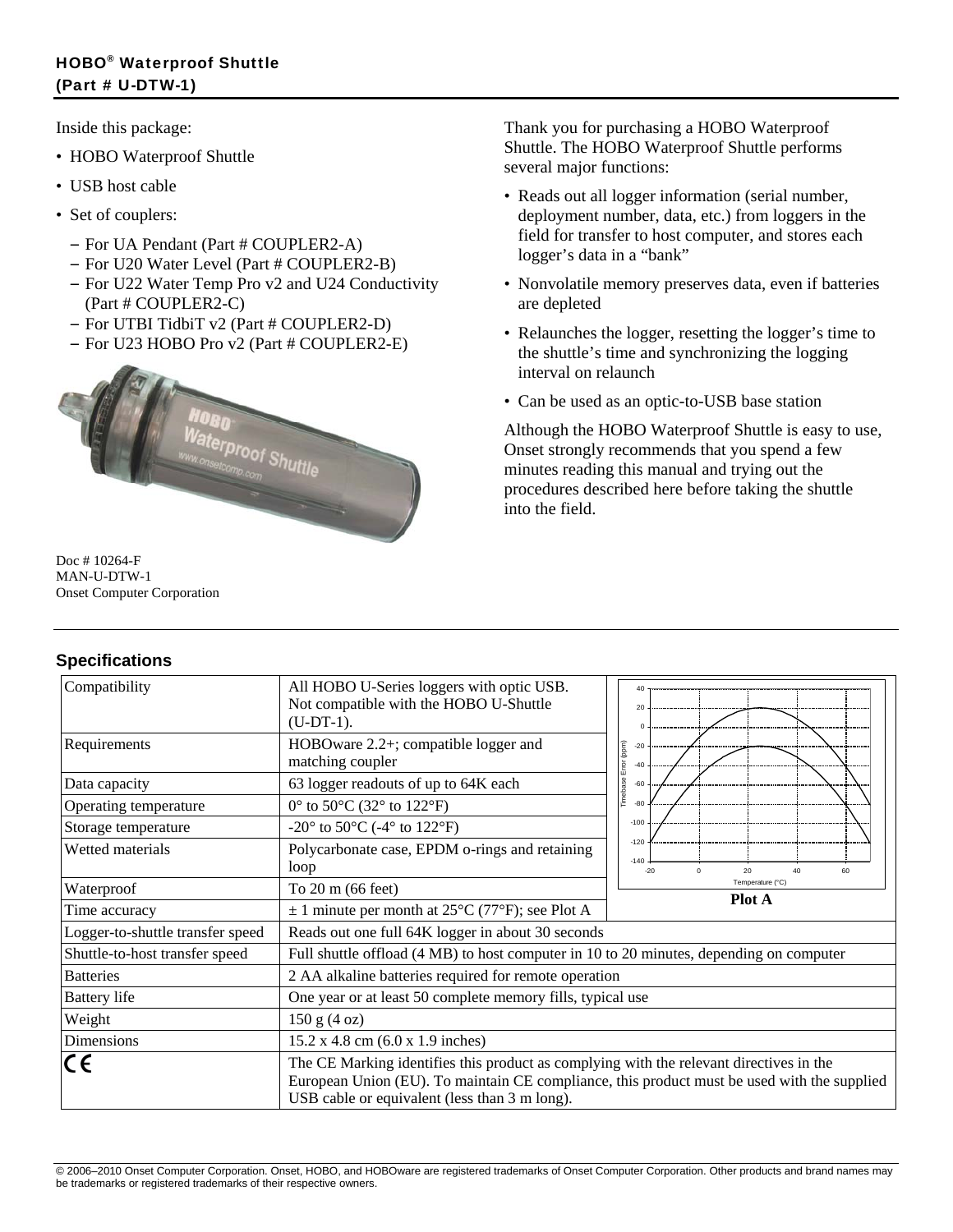## **HOBO Waterproof Shuttle features**



# **Preparing to go on location**

Before using the shuttle for the first time, you must launch it with HOBOware 2.2 or greater. You must also launch any compatible loggers that were last launched with an earlier version of HOBOware, or have never been launched at all.

- 1. Use HOBOware 2.2 or greater to launch each logger you wish to read out and relaunch with the shuttle later. (Read "Using the shuttle as a base station" for instructions if you do not have another base station for the loggers.) The shuttle cannot relaunch loggers that were last launched with an earlier version of HOBOware. (You only have to do this once for each logger.)
- 2. Plug the large end of a USB interface cable into a USB port on the computer. (Avoid using a USB hub, if possible.)
- 3. Unscrew the center cap on the shuttle. If the cap is too tight to loosen by hand, insert a screwdriver through the lanyard hole and rotate counterclockwise until the cap is loosened.
- 4. Plug the small end of the USB interface cable into the USB port in the shuttle. (If the shuttle has never been connected to the computer before, it may take a few seconds for the new hardware to be detected.)
- 5. Follow the instructions in the *HOBOware User's Guide* to access the **Manage Shuttle** dialog. Make sure the battery level is good, and change the batteries now if they are weak.

*Important: If you change the batteries in the field, the shuttle's clock will stop, and the shuttle will not read out loggers again until you relaunch it in HOBOware.* 

6. If you are using the shuttle for the first time, launch the shuttle as described in the *HOBOware User's Guide*. Launching synchronizes the shuttle's clock to the host computer and initializes the shuttle's header.

*Important: The shuttle's clock is used to set the logger's clock at relaunch. For most accurate results, make sure the host computer's clock is correct before launching the shuttle. If you need to adjust the computer's clock, quit HOBOware, set the computer's clock, then reopen HOBOware and launch the shuttle.* 

- 7. If you have used the shuttle before, make sure there are enough banks available to accommodate the loggers you plan to read out.
- 8. Disconnect the USB cable from the shuttle and replace the center cap securely.

## **Reading out and relaunching loggers in the field**

After you have ensured that the shuttle's batteries are good, there is sufficient memory available, and the shuttle's clock is synchronized, follow these steps to read out and relaunch a logger in the field:

- 1. Make sure the shuttle's large cap and center cap are closed securely. Tighten the center cap until it is just flush with the large cap, or until the O-ring is no longer visible.
- 2. Make sure the communication end of the shuttle is clean. Attach the correct coupler for the logger, and ensure that it is seated properly.
- 3. Insert the logger into the coupler, following the instructions that came with the coupler.
- 4. Momentarily press the coupler lever. Readout should begin immediately. The amber LED blinks continuously while readout and relaunch are in progress. Do not remove the logger when the amber LED is blinking.
- 5. After reading out the logger, the shuttle synchronizes the logger's clock to the shuttle's internal clock and relaunches the logger, using the description, channels to log, logging interval, and other settings that are already in the logger. (If the logger was launched with multiple logging intervals, the final defined logging interval will be used.) The logger is launched with a slight delay that causes its readings to be synchronized with those of the previous deployment, as shown in the following diagram.



*Important: If the logger was launched with multiple logging intervals, there will be no synchronizing delay. The*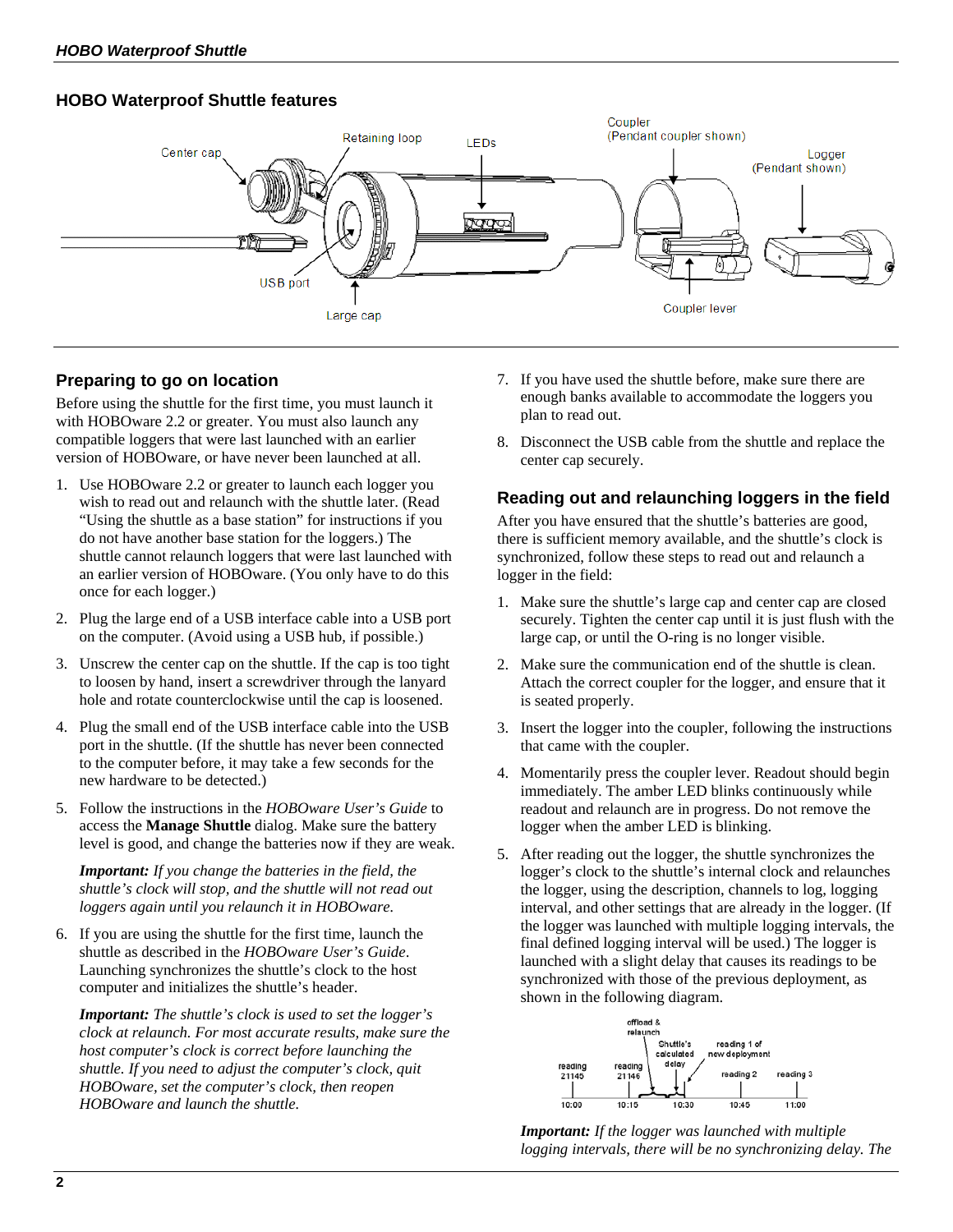*logger will start immediately with the last defined logging interval.* 

- 6. When the relaunch has completed, the green LED blinks for 15 minutes, or until you momentarily press the coupler lever to stop it. If the red LED blinks instead, there was an error, and the logger may have stopped. Refer to "Troubleshooting" in this manual for details.
- 7. Remove the logger from the coupler.

# **Checking shuttle status in the field**

The shuttle's memory has 63 "banks." One logger readout can be stored in each bank. To check the shuttle's memory and batteries in the field, remove the logger and press the coupler's lever for at least three seconds. When you release the lever, the green LED blinks once for each unoccupied bank in the shuttle's memory. (Press the lever momentarily to stop the blinking.)

If the shuttle's batteries are running low, all of the shuttle banks are full, or the clock has not been set, the red LED blinks. (Press the lever momentarily to stop the blinking.) Use HOBOware to check the shuttle's battery level, available memory, and clock. You may need to change the batteries, or offload the datafiles to the host computer and delete them from the shuttle to free up memory before you can continue reading out loggers.

### **Offloading data to the host computer**

You can offload the data stored in the shuttle even when the batteries are depleted. Take the following steps:

- 1. Connect the shuttle to a host computer running HOBOware.
- 2. Follow the instructions in the *HOBOware User's Guide* to offload the new datafiles or access the **Manage Shuttle**  dialog. The **Manage Shuttle** dialog shows you how many banks are occupied, and whether they have already been offloaded and saved to the host computer.
- 3. Offload and save data from the banks of your choice. Refer to the *HOBOware User's Guide* for details on saving datafiles offloaded from the shuttle.
- 4. Review the list of banks and delete any that are no longer needed. Make sure the battery level is good, and change the batteries now if they are weak. (If you change the batteries in the field, the shuttle's clock will stop, and the shuttle will not read out loggers.) Update the shuttle's clock, if necessary.
- 5. When finished, disconnect the shuttle from the computer and close the center cap securely.

### **Using the shuttle as a base station**

You can use the shuttle as a base station for any U-Series logger with an optic USB interface. (This function is available even when the batteries are depleted.) To use the shuttle as a base station:

- 1. Connect the shuttle to the host computer running HOBOware.
- 2. Attach a compatible logger and coupler.
- 3. Momentarily press the coupler's lever.
- 4. The amber LED blinks momentarily, then the green LED should glow steadily to indicate that the logger is ready to communicate with HOBOware. (If the red LED blinks instead, the logger was not found. Make sure the logger and coupler are aligned and seated properly, and that there is no dirt or strong sunlight interfering with communications.)
- 5. When finished, remove the logger from the coupler. The green LED stops glowing when you disconnect the logger or the USB cable.

*Important: The Waterproof Shuttle cannot be used as a base station with Pendant logger models UA-001 and UA-003 (including rain gauges RG3 and RG3-M) with serial numbers less than 988278. These loggers require a BASE-U-1 for communication with the host computer.* 

# **Indicator lights**

#### *Green "OK" LED*

The green "OK" LED blinks when HOBOware recognizes it as a base station; when it finishes reading out and relaunching a logger; and when you press the coupler lever to check the shuttle's status (see "Checking shuttle status in the field" for details). Momentarily press the coupler lever to stop the blinking.

The green LED glows steadily when the shuttle is being used as a base station.

#### *Amber "Transfer" LED*

The amber "Transfer" LED blinks when the shuttle is reading out a logger and relaunching it. Do not remove the logger when the Transfer light is lit.

#### *Red "Fail" LED*

The red "Fail" LED blinks whenever the shuttle encounters an error condition. Refer to "Troubleshooting" for details.

#### *All LEDs*

All LEDs blink in unison when the shuttle has just been powered up, either by installing fresh batteries or (if batteries are not installed) by connecting to the computer's USB port.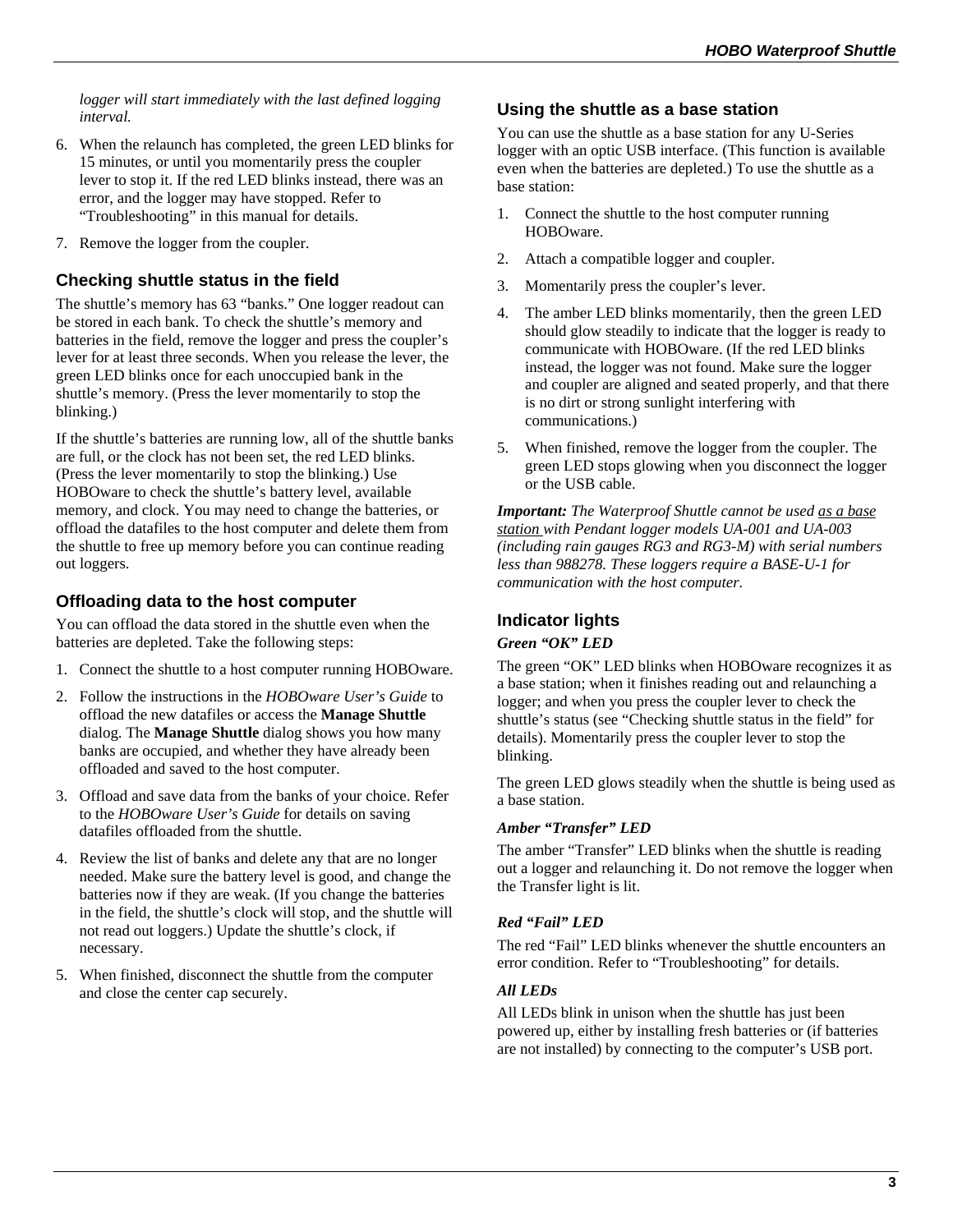## **Troubleshooting**

This section describes problems you may encounter while using the shuttle.

#### *Shuttle is not recognized by host computer*

If HOBOware does not recognize the shuttle when you connect it to the computer, simply disconnect and reconnect the shuttle.

#### *Red "Fail" LED blinks*

The red "Fail" LED blinks (for 15 minutes, or until you press the coupler lever) whenever the shuttle encounters an error. There are several conditions that might cause an error:

- **Shuttle is full:** If the red LED blinks when you try to read out a logger, check whether all of the banks are full, as described in "Checking shuttle status in the field." Or, use HOBOware to check the shuttle's memory.
- **Shuttle batteries are low:** If you cannot read out any loggers at all, check the logger's status, as described in "Checking shuttle status in the field," or use HOBOware to check the shuttle's batteries. The batteries may simply need to be replaced.
- **Compatibility:** The shuttle cannot read out or relaunch loggers that were last launched from HOBOware prior to version 2.2. You will need to read out these loggers on the host computer and relaunch them in HOBOware 2.2 or greater before you can use them with the shuttle.
- **Shuttle clock is not set:** The shuttle has experienced a power failure that caused the clock to reset. You must use HOBOware to offload the files that are already on the shuttle, then relaunch the shuttle before you can read out another logger.
- **Can't communicate with logger:** Remove the logger and coupler. Inspect them and the shuttle to ensure that all are free of dirt that could block the optic communication sensor. Carefully reassemble the shuttle, coupler, and logger, and make sure they are all seated properly. Shield the shuttle from strong sunlight, if applicable, which can interfere with optic communications.
- **Other logger problems:** If you can read out some loggers but not others, or if you cannot read out any loggers even with fresh batteries in the shuttle, check the loggers in HOBOware. Make sure their batteries are at acceptable levels and that there is no "corrupted header" message.

#### *Amber "Transfer" LED stays on without blinking*

The amber light is magnetically activated when you press the coupler lever. If it glows steadily at any other time, the magnet in the lever may be too close to the magnetic switch in the shuttle, or another strong magnet may be present. Try bending the lever away from the coupler to reduce the magnet's effect.

#### *LEDs do not function*

If the LEDs are not functioning at all, the batteries may be completely exhausted. To test this, attach the shuttle to the host computer and check the battery level. The shuttle should be

able to communicate with the host computer, blink its LEDs normally, and perform as a base station even when the batteries are missing or depleted.

### **Replacing the shuttle's batteries**

The shuttle's batteries should last about one year or at least 50 complete memory fills in typical conditions. When the shuttle's batteries run low (2.2 V or less), any logger data that is already in the shuttle will remain safe, but the shuttle will not read out another logger until its batteries are replaced.

To avoid battery problems, always check the shuttle's batteries in HOBOware before going into the field, and replace them if needed. If you cannot replace the bad batteries right away, you should remove them as soon as possible to ensure that they do not leak and damage the shuttle.

To change the shuttle's batteries:

- 1. Work over a clean surface to provide a safe platform for the disassembly.
- 2. Unscrew the center cap on the shuttle. If the cap is too tight to loosen by hand, insert a screwdriver through the lanyard hole and rotate counterclockwise until the cap is loosened.
- 3. Use the center cap to help you carefully pull the rubber loop free of the large cap. The large cap cannot be removed while the rubber loop is in place.



4. Turn the large cap counter-clockwise slightly, then pull it off.



*(continued)*